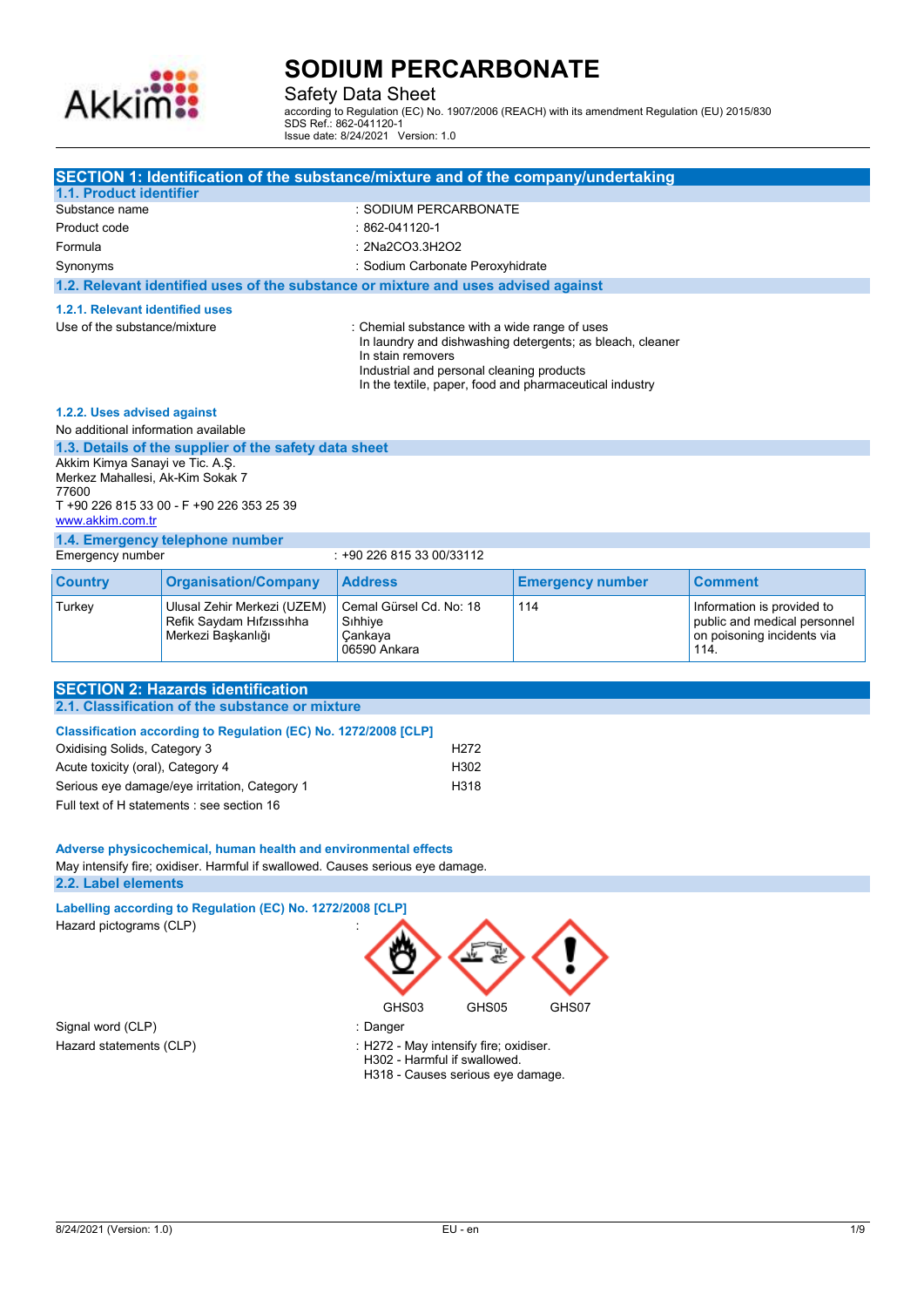## Safety Data Sheet

according to Regulation (EC) No. 1907/2006 (REACH) with its amendment Regulation (EU) 2015/830

| Precautionary statements (CLP)                             | : P210 - Keep away from heat, hot surfaces, sparks, open flames and other ignition sources.<br>No smoking.<br>P220 - Keep away from clothing and other combustible materials.<br>P264 - Wash hands, forearms and face thoroughly after handling.<br>P270 - Do not eat, drink or smoke when using this product.<br>P280 - Wear protective gloves/protective clothing/eye protection/face protection.<br>P301+P312 - IF SWALLOWED: Call a POISON CENTRE or doctor if you feel unwell.<br>P305+P351+P338 - IF IN EYES: Rinse cautiously with water for several minutes. Remove<br>contact lenses, if present and easy to do. Continue rinsing.<br>P330 - Rinse mouth.<br>P370+P378 - In case of fire: Use media other than water to extinguish.<br>P402 - Store in a dry place.<br>P411 - Store at temperatures not exceeding 40°C/104°F.<br>P501 - Dispose of contents/container to hazardous or special waste collection point, in<br>accordance with local, regional, national and/or international regulation. |
|------------------------------------------------------------|-----------------------------------------------------------------------------------------------------------------------------------------------------------------------------------------------------------------------------------------------------------------------------------------------------------------------------------------------------------------------------------------------------------------------------------------------------------------------------------------------------------------------------------------------------------------------------------------------------------------------------------------------------------------------------------------------------------------------------------------------------------------------------------------------------------------------------------------------------------------------------------------------------------------------------------------------------------------------------------------------------------------|
| 2.3. Other hazards                                         |                                                                                                                                                                                                                                                                                                                                                                                                                                                                                                                                                                                                                                                                                                                                                                                                                                                                                                                                                                                                                 |
| الملحلة والمستحدث ويمتلئ ومستحكمته المتعرم للقالم المتحارب |                                                                                                                                                                                                                                                                                                                                                                                                                                                                                                                                                                                                                                                                                                                                                                                                                                                                                                                                                                                                                 |

#### No additional information available

| <b>SECTION 3: Composition/information on ingredients</b><br>3.1. Substances |                                            |               |                                                                                     |
|-----------------------------------------------------------------------------|--------------------------------------------|---------------|-------------------------------------------------------------------------------------|
| <b>Name</b>                                                                 | <b>Product identifier</b>                  | $\frac{1}{2}$ | <b>Classification according to</b><br><b>Regulation (EC) No.</b><br>1272/2008 [CLP] |
| Sodium Percabonate                                                          | (CAS-No.) 15630-89-4<br>(EC-No.) 239-707-6 | 100           | Ox. Sol. 3, H272<br>Acute Tox. 4 (Oral), H302<br>Eye Dam. 1, H318                   |
| Full text of H-statements: see section 16                                   |                                            |               |                                                                                     |

## **3.2. Mixtures**

Not applicable

| <b>SECTION 4: First aid measures</b>                                            |                                                                                                                                                                                                                                                                                             |  |
|---------------------------------------------------------------------------------|---------------------------------------------------------------------------------------------------------------------------------------------------------------------------------------------------------------------------------------------------------------------------------------------|--|
| 4.1. Description of first aid measures                                          |                                                                                                                                                                                                                                                                                             |  |
| First-aid measures general                                                      | : Call a poison center or a doctor if you feel unwell. Never give anything by mouth to an<br>unconscious person. People with over sensibility problems are not allowed to work or be<br>exposed to the product. In all cases of doubt, or when symptoms persist, seek medical<br>attention. |  |
| First-aid measures after inhalation                                             | : Remove person to fresh air and keep comfortable for breathing.                                                                                                                                                                                                                            |  |
| First-aid measures after skin contact                                           | : Wash skin with plenty of water.                                                                                                                                                                                                                                                           |  |
| First-aid measures after eye contact                                            | : Rinse cautiously with water for several minutes. Remove contact lenses, if present and<br>easy to do. Continue rinsing. Call a physician immediately.                                                                                                                                     |  |
| First-aid measures after ingestion                                              | : Rinse mouth. Call a poison center or a doctor if you feel unwell.                                                                                                                                                                                                                         |  |
| 4.2. Most important symptoms and effects, both acute and delayed                |                                                                                                                                                                                                                                                                                             |  |
| Symptoms/effects after eye contact                                              | : Serious damage to eyes.                                                                                                                                                                                                                                                                   |  |
| 4.3. Indication of any immediate medical attention and special treatment needed |                                                                                                                                                                                                                                                                                             |  |

Treat symptomatically.

| <b>SECTION 5: Firefighting measures</b>                    |                                                                                                                                                                                                                                                                                                                                                                                                                                                     |
|------------------------------------------------------------|-----------------------------------------------------------------------------------------------------------------------------------------------------------------------------------------------------------------------------------------------------------------------------------------------------------------------------------------------------------------------------------------------------------------------------------------------------|
| 5.1. Extinguishing media                                   |                                                                                                                                                                                                                                                                                                                                                                                                                                                     |
| Suitable extinguishing media                               | : Water spray, dry chemical powder, alcohol-resistant foam, carbon dioxide (CO2). Dry<br>powder. Foam.                                                                                                                                                                                                                                                                                                                                              |
| Unsuitable extinguishing media                             | : Strong water jet.                                                                                                                                                                                                                                                                                                                                                                                                                                 |
| 5.2. Special hazards arising from the substance or mixture |                                                                                                                                                                                                                                                                                                                                                                                                                                                     |
| Fire hazard                                                | : May intensify fire; oxidiser.                                                                                                                                                                                                                                                                                                                                                                                                                     |
| Reactivity in case of fire                                 | : At high temperature may liberate dangerous gases.                                                                                                                                                                                                                                                                                                                                                                                                 |
| Hazardous decomposition products in case of fire           | : Toxic fumes may be released.                                                                                                                                                                                                                                                                                                                                                                                                                      |
| 5.3. Advice for firefighters                               |                                                                                                                                                                                                                                                                                                                                                                                                                                                     |
| Precautionary measures fire                                | : Approach from upwind. Use water spray or fog for cooling exposed containers. Keep away<br>from combustible materials.                                                                                                                                                                                                                                                                                                                             |
| Firefighting instructions                                  | : Use water spray or fog for cooling exposed containers. Cool adjacent tanks / containers /<br>drums with water jet. Do not allow water to enter the vessels, a violent reaction may occur.<br>Do not enter fire area without proper protective equipment, including respiratory protection.<br>Exercise caution when fighting any chemical fire. Keep upwind. In case of fire: Evacuate<br>area. Fight fire remotely due to the risk of explosion. |
| Protection during firefighting                             | : Do not attempt to take action without suitable protective equipment. Self-contained<br>breathing apparatus. Complete protective clothing.                                                                                                                                                                                                                                                                                                         |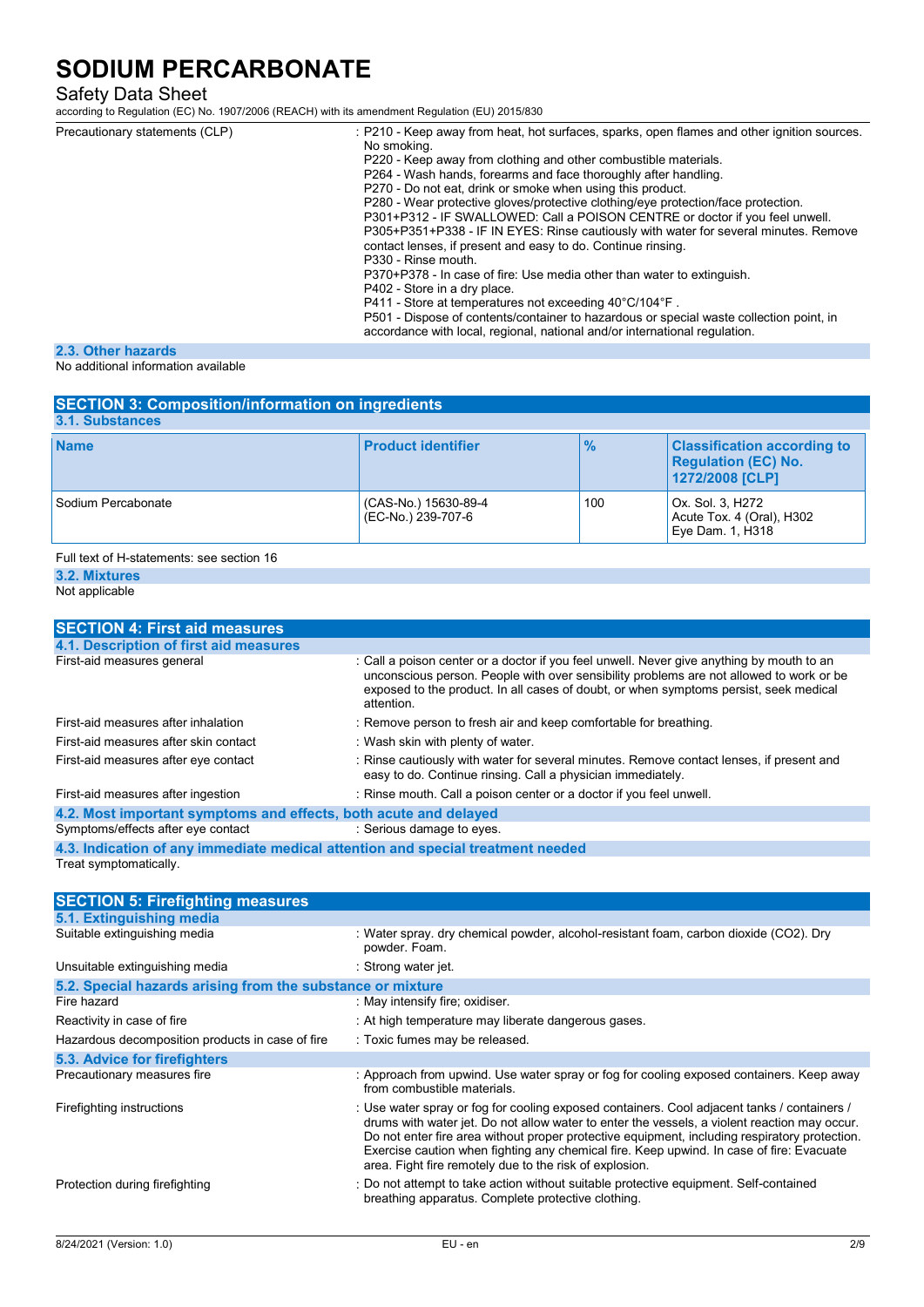Safety Data Sheet

according to Regulation (EC) No. 1907/2006 (REACH) with its amendment Regulation (EU) 2015/830

Other information state of the state of the composition products are harmful by inhalation. Inhalation of vapour can cause breathing difficulties.

| <b>SECTION 6: Accidental release measures</b>                                                                                                    |                                                                                                                                                                                                                                                                                                                                                                                                        |  |
|--------------------------------------------------------------------------------------------------------------------------------------------------|--------------------------------------------------------------------------------------------------------------------------------------------------------------------------------------------------------------------------------------------------------------------------------------------------------------------------------------------------------------------------------------------------------|--|
| 6.1. Personal precautions, protective equipment and emergency procedures                                                                         |                                                                                                                                                                                                                                                                                                                                                                                                        |  |
| General measures                                                                                                                                 | : Eliminate every possible source of ignition. Access forbidden to unauthorised personnel.<br>Use protective clothing. Prevent from entering sewers, basements and workpits, or any<br>place where its accumulation can be dangerous. Notify authorities if product enters sewers<br>or public waters. Use care in walking on spilled material. Do not inhale vapour.                                  |  |
| 6.1.1. For non-emergency personnel                                                                                                               |                                                                                                                                                                                                                                                                                                                                                                                                        |  |
| Protective equipment                                                                                                                             | : Wear recommended personal protective equipment. Dust formation: dust mask. Wear<br>suitable protective clothing, gloves and eye or face protection.                                                                                                                                                                                                                                                  |  |
| <b>Emergency procedures</b>                                                                                                                      | : Ventilate spillage area. No open flames, no sparks, and no smoking. Avoid contact with<br>skin and eyes. Do not touch or walk on the spilled product. Evacuate unnecessary<br>personnel. Mark out the contaminated area with signs and prevent access to unauthorized<br>personnel.                                                                                                                  |  |
| Measures in case of dust release                                                                                                                 | : In case of dust production: protective goggles. Dust mask. In case of vapour formation use<br>adequate respirator.                                                                                                                                                                                                                                                                                   |  |
| 6.1.2. For emergency responders                                                                                                                  |                                                                                                                                                                                                                                                                                                                                                                                                        |  |
| Protective equipment                                                                                                                             | : Do not attempt to take action without suitable protective equipment. For further information<br>refer to section 8: "Exposure controls/personal protection". Only qualified personnel<br>equipped with suitable protective equipment may intervene. Wear suitable protective<br>clothing, gloves and eye/face protection.                                                                            |  |
| <b>Emergency procedures</b>                                                                                                                      | : Avoid contact with skin and eyes. Do not touch spilled material. Evacuate unnecessary<br>personnel. Keep away from combustible material. Keep public away from danger area.<br>Prevent from entering sewers, basements and workpits, or any place where its<br>accumulation can be dangerous. Ventilate area. Stop leak if safe to do so.                                                            |  |
| <b>6.2. Environmental precautions</b>                                                                                                            |                                                                                                                                                                                                                                                                                                                                                                                                        |  |
| Avoid release to the environment. Do not allow to enter drains or water courses. Do not discharge into drains or waterways without neutralizing. |                                                                                                                                                                                                                                                                                                                                                                                                        |  |
| 6.3. Methods and material for containment and cleaning up                                                                                        |                                                                                                                                                                                                                                                                                                                                                                                                        |  |
| For containment                                                                                                                                  | : Comply with the safety intructions. Soak up with inert absorbent material (for example<br>sand, sawdust, a universal binder, silica gel). Contain any spills with dikes or absorbents to<br>prevent migration and entry into sewers or streams.                                                                                                                                                      |  |
| Methods for cleaning up                                                                                                                          | : Mechanically recover the product. Notify authorities if product enters sewers or public<br>waters. Clean up any spills as soon as possible, using an absorbent material to collect it.<br>Absorb with liquid-binding material (e.g. sand, diatomaceous earth, acid- or universal<br>binding agents). Sweep or shovel spills into appropriate container for disposal. Minimise<br>generation of dust. |  |
| Other information                                                                                                                                | : Dispose of materials or solid residues at an authorized site. Dispose of contaminated<br>materials in accordance with current regulations.                                                                                                                                                                                                                                                           |  |
| 6.4. Reference to other sections                                                                                                                 |                                                                                                                                                                                                                                                                                                                                                                                                        |  |

Concerning personal protective equipment to use, see section 8. Concerning disposal elimination after cleaning, see section 13. For further information refer to section 13.

| <b>SECTION 7: Handling and storage</b>                            |                                                                                                                                                                                                                                                                                                                                                                                                                                                                                                                                                                                                                                                                                                                                               |
|-------------------------------------------------------------------|-----------------------------------------------------------------------------------------------------------------------------------------------------------------------------------------------------------------------------------------------------------------------------------------------------------------------------------------------------------------------------------------------------------------------------------------------------------------------------------------------------------------------------------------------------------------------------------------------------------------------------------------------------------------------------------------------------------------------------------------------|
| 7.1. Precautions for safe handling                                |                                                                                                                                                                                                                                                                                                                                                                                                                                                                                                                                                                                                                                                                                                                                               |
| Additional hazards when processed                                 | : Use adequate ventilation to keep vapour concentrations below applicable standard. Take<br>all necessary technical measures to avoid or minimize the release of the product on the<br>workplace.                                                                                                                                                                                                                                                                                                                                                                                                                                                                                                                                             |
| Precautions for safe handling                                     | : Ensure good ventilation of the work station. Keep away from heat, hot surfaces, sparks,<br>open flames and other ignition sources. No smoking. Wear personal protective equipment.<br>Avoid contact with skin and eyes. Avoid dust formation. Avoid prolonged and repeated<br>contact with skin. Contaminated work clothing should not be allowed out of the workplace.<br>Do not spray on an open flame or other ignition source. Floors, walls and other surfaces in<br>the hazard area must be cleaned regularly. Keep valves and fittings free from oil and<br>grease. Take all necessary technical measures to avoid or minimize the release of the<br>product on the workplace. Take precautionary measures against static discharge. |
| Hygiene measures                                                  | : Do not eat, drink or smoke when using this product. Always wash hands after handling the<br>product.                                                                                                                                                                                                                                                                                                                                                                                                                                                                                                                                                                                                                                        |
| 7.2. Conditions for safe storage, including any incompatibilities |                                                                                                                                                                                                                                                                                                                                                                                                                                                                                                                                                                                                                                                                                                                                               |
| Technical measures                                                | : Comply with applicable regulations. Containers which are opened should be properly<br>resealed and kept upright to prevent leakage. Ensure adequate ventilation, especially in<br>confined areas.                                                                                                                                                                                                                                                                                                                                                                                                                                                                                                                                           |
| Storage conditions                                                | : Store in a well-ventilated place. Keep cool.                                                                                                                                                                                                                                                                                                                                                                                                                                                                                                                                                                                                                                                                                                |
| Incompatible products                                             | : Strong acids. Strong bases. Strong oxidizing agents. Peroxides. Explosives.                                                                                                                                                                                                                                                                                                                                                                                                                                                                                                                                                                                                                                                                 |
| Incompatible materials                                            | : combustible materials. Extremely high or low temperatures.                                                                                                                                                                                                                                                                                                                                                                                                                                                                                                                                                                                                                                                                                  |
| Heat and ignition sources                                         | : Do not smoke. KEEP SUBSTANCE AWAY FROM: ignition sources. heat sources.                                                                                                                                                                                                                                                                                                                                                                                                                                                                                                                                                                                                                                                                     |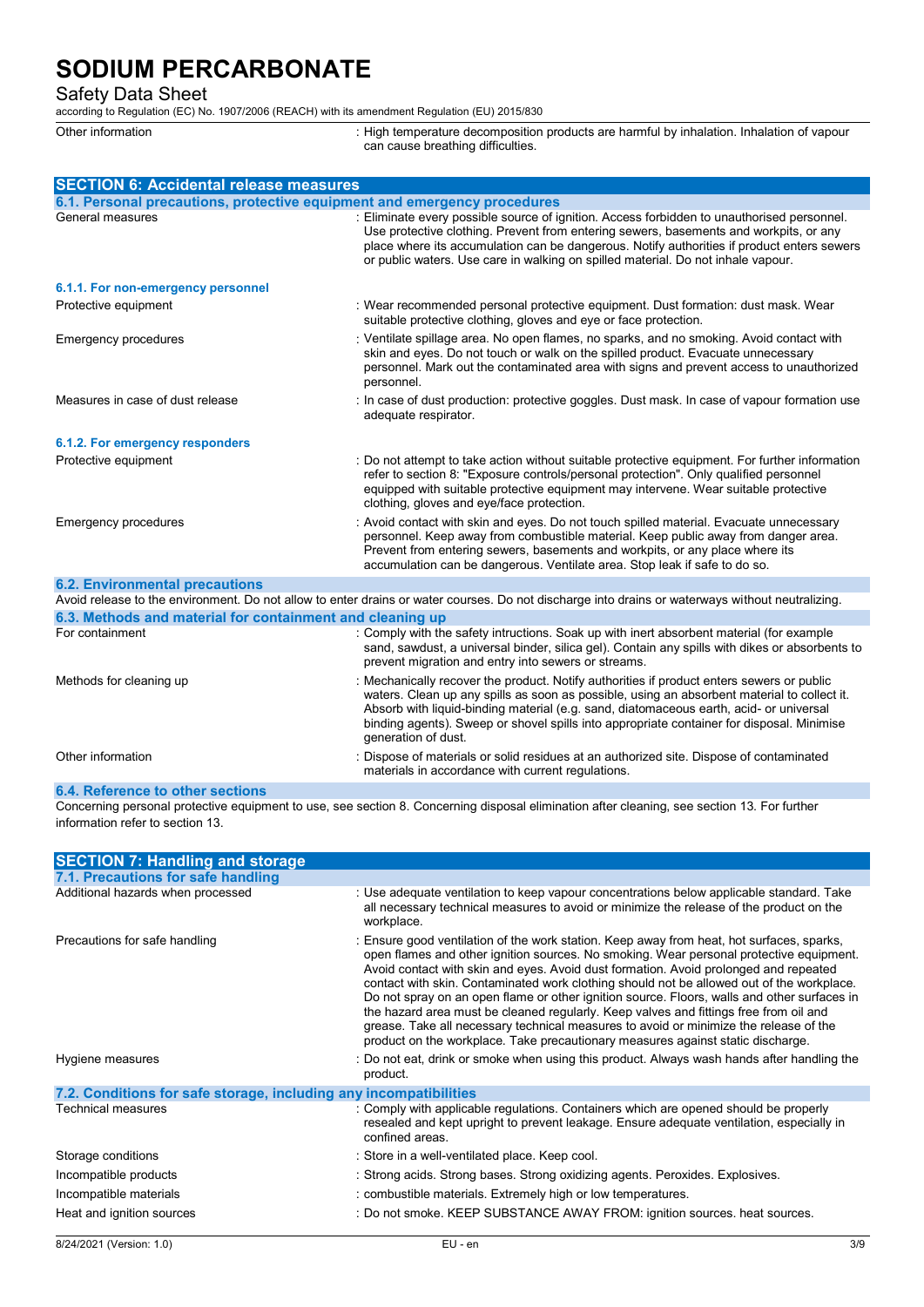## Safety Data Sheet

according to Regulation (EC) No. 1907/2006 (REACH) with its amendment Regulation (EU) 2015/830

Information on mixed storage : Keep away from food, drink and animal feeding stuffs.

**7.3. Specific end use(s)**

Storage area **interest and ignition** : Avoid: Extremely high or low temperatures. Heat and ignition sources.

No additional information available

## **SECTION 8: Exposure controls/personal protection**

**8.1. Control parameters**

No additional information available

#### **8.2. Exposure controls**

#### **Appropriate engineering controls:**

Ensure good ventilation of the work station. Avoid contact with skin, eyes and clothing. Carry out operations in the open/under local exhaust/ventilation or with respiratory protection. Consider work permit system e.g. for maintenance activities. Emergency eye wash fountains and safety showers should be available in the immediate vicinity of any potential exposure. In the event that dust and/or fine particles are generated with this product, it is prudent to minimize prolonged inhalation exposure to these forms not to exceed the occupational exposure limit. Measure concentrations regularly, and at the time of any change occuring in conditions likely to have consequences on workers exposure.

### **Personal protective equipment:**

Gloves. Safety glasses. Heatproof clothing. Protective goggles. Gas mask.

### **Hand protection:**

Protective gloves. EN 374

#### **Eye protection:**

Safety glasses. EN 166. Where excessive dust may result, wear goggles. Safety glasses

#### **Skin and body protection:**

Wear suitable protective clothing. In case of dust production: dustproof clothing. In case of dust production: head/neck protection. Where contact with eyes or skin is likely, wear suitable protection

### **Respiratory protection:**

In case of insufficient ventilation, wear suitable respiratory equipment. Dust production: dust mask with filter type P1. Where excessive vapour may result, wear approved mask

#### **Personal protective equipment symbol(s):**



#### **Environmental exposure controls:**

Avoid release to the environment.

#### **Consumer exposure controls:**

Do not eat, drink or smoke during use. Always wash hands after handling the product. Avoid contact with skin and eyes. Avoid contact during pregnancy/while nursing.

#### **Other information:**

Always wash hands after handling the product. Wash hands and other exposed areas with mild soap and water before eating, drinking or smoking and when leaving work.

## **SECTION 9: Physical and chemical properties 9.1. Information on basic physical and chemical properties** Physical state : Solid Appearance : Granular solid Molecular mass : 314.02 g/mol Colour : White. Odour : No data available Odour threshold is a set of the state of the state of the state of the state of the state of the state of the state of the state of the state of the state of the state of the state of the state of the state of the state of pH : 10.0 - 10.8 (1% aq. solution) Relative evaporation rate (butylacetate=1) : No data available Melting point **in the contract of the contract of the contract of the contract of the contract of the contract of the contract of the contract of the contract of the contract of the contract of the contract of the contract** Freezing point **in the case of the Contract Contract Contract Contract Contract Contract Contract Contract Contract Contract Contract Contract Contract Contract Contract Contract Contract Contract Contract Contract Contrac** Boiling point **in the case of the case of the case of the case of the case of the case of the case of the case of the case of the case of the case of the case of the case of the case of the case of the case of the case of** Flash point **in the case of the case of the case of the case of the case of the case of the case of the case of the case of the case of the case of the case of the case of the case of the case of the case of the case of th** Auto-ignition temperature in the state of the state of the state of the state of the state of the state of the state of the state of the state of the state of the state of the state of the state of the state of the state o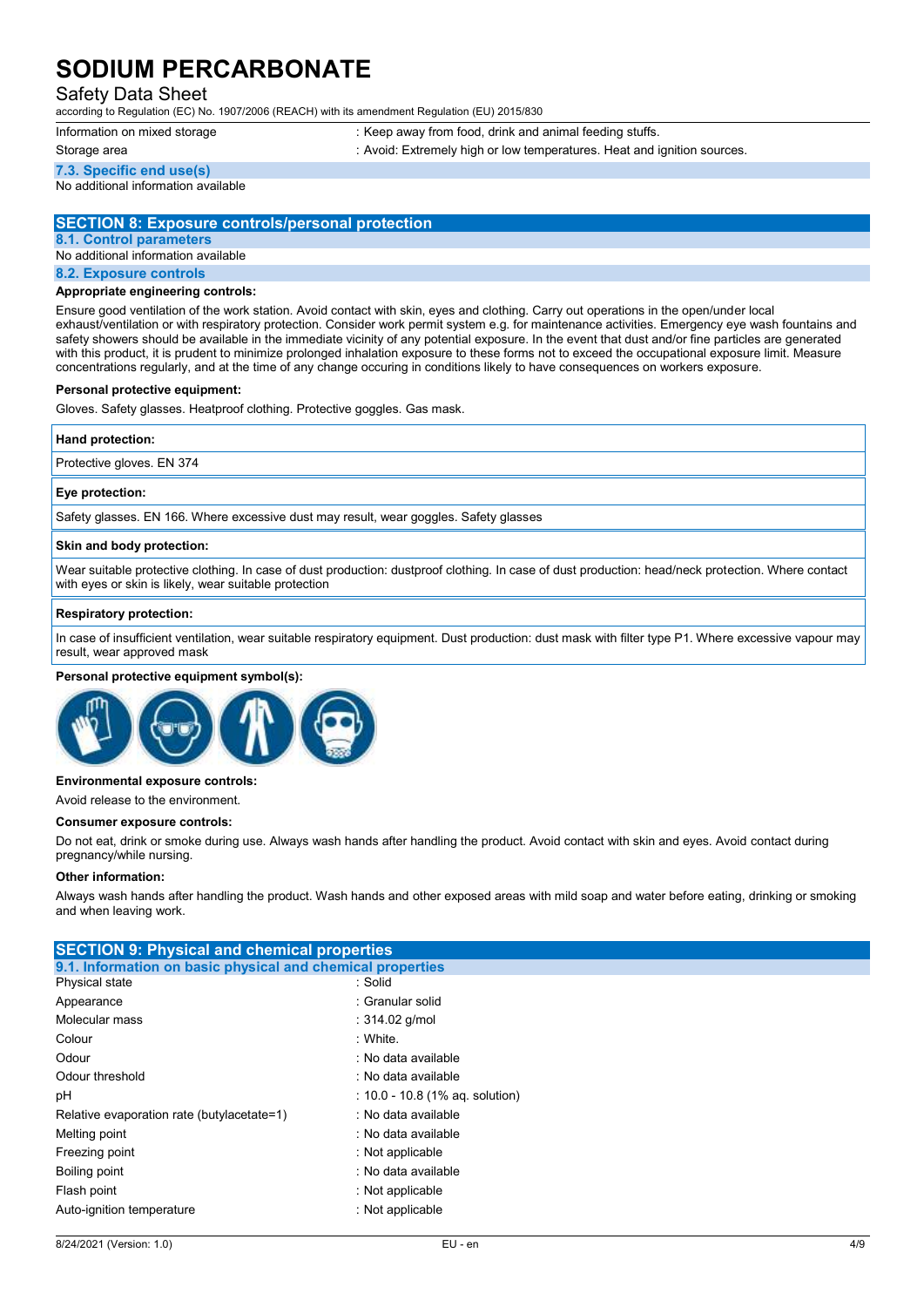## Safety Data Sheet

according to Regulation (EC) No. 1907/2006 (REACH) with its amendment Regulation (EU) 2015/830

| Decomposition temperature        | : No data available     |
|----------------------------------|-------------------------|
| Flammability (solid, gas)        | : Non flammable.        |
| Vapour pressure                  | : No data available     |
| Relative vapour density at 20 °C | : No data available     |
| Relative density                 | : No data available     |
| Density                          | : 1.0 - 1.2 g/ml        |
| Solubility                       | : Water: 140 g/l @ 20°C |
| Log Pow                          | : No data available     |
| Viscosity, kinematic             | : No data available     |
| Viscosity, dynamic               | : No data available     |
| Explosive properties             | : No data available     |
| Oxidising properties             | : No data available     |
| <b>Explosive limits</b>          | : Not applicable        |
| 9.2. Other information           |                         |

No additional information available

| <b>SECTION 10: Stability and reactivity</b>                                                          |
|------------------------------------------------------------------------------------------------------|
| <b>10.1. Reactivity</b>                                                                              |
| May cause or intensify fire; oxidiser.                                                               |
| <b>10.2. Chemical stability</b>                                                                      |
| Stable under normal conditions.                                                                      |
| 10.3. Possibility of hazardous reactions                                                             |
| No dangerous reactions known under normal conditions of use.                                         |
| 10.4. Conditions to avoid                                                                            |
| Avoid contact with hot surfaces. Heat. No flames, no sparks. Eliminate all sources of ignition.      |
| 10.5. Incompatible materials                                                                         |
| Combustible materials. Strong acids. Strong bases. Strong oxidizing agents. Peroxides. Explosives.   |
| 10.6. Hazardous decomposition products                                                               |
| Under normal conditions of storage and use, hazardous decomposition products should not be produced. |

| <b>SECTION 11: Toxicological information</b> |                                 |
|----------------------------------------------|---------------------------------|
| 11.1. Information on toxicological effects   |                                 |
| Acute toxicity (oral)                        | : Harmful if swallowed.         |
| Acute toxicity (dermal)                      | : Not classified                |
| Acute toxicity (inhalation)                  | : Not classified                |
| Sodium Percabonate (15630-89-4)              |                                 |
| LD50 oral                                    | 1034 mg/kg                      |
| LD50 dermal rabbit                           | > 2000 mg/kg bodyweight         |
| Skin corrosion/irritation                    | : Not classified                |
|                                              | pH: 10 - 10.8 (1% aq. solution) |
| Serious eye damage/irritation                | : Causes serious eye damage.    |
|                                              | pH: 10 - 10.8 (1% aq. solution) |
| Respiratory or skin sensitisation            | : Not classified                |
| Germ cell mutagenicity                       | : Not classified                |
| Carcinogenicity                              | : Not classified                |
| Reproductive toxicity                        | : Not classified                |
| STOT-single exposure                         | : Not classified                |
| STOT-repeated exposure                       | : Not classified                |
| Aspiration hazard                            | : Not classified                |

| <b>SECTION 12: Ecological information</b>                    |                                                                                                                            |
|--------------------------------------------------------------|----------------------------------------------------------------------------------------------------------------------------|
| <b>12.1. Toxicity</b>                                        |                                                                                                                            |
| Ecology - general                                            | : The product is not considered harmful to aguatic organisms nor to cause long-term<br>adverse effects in the environment. |
| Hazardous to the aquatic environment, short-term<br>(acute)  | : Not classified                                                                                                           |
| Hazardous to the aquatic environment, long-term<br>(chronic) | : Not classified                                                                                                           |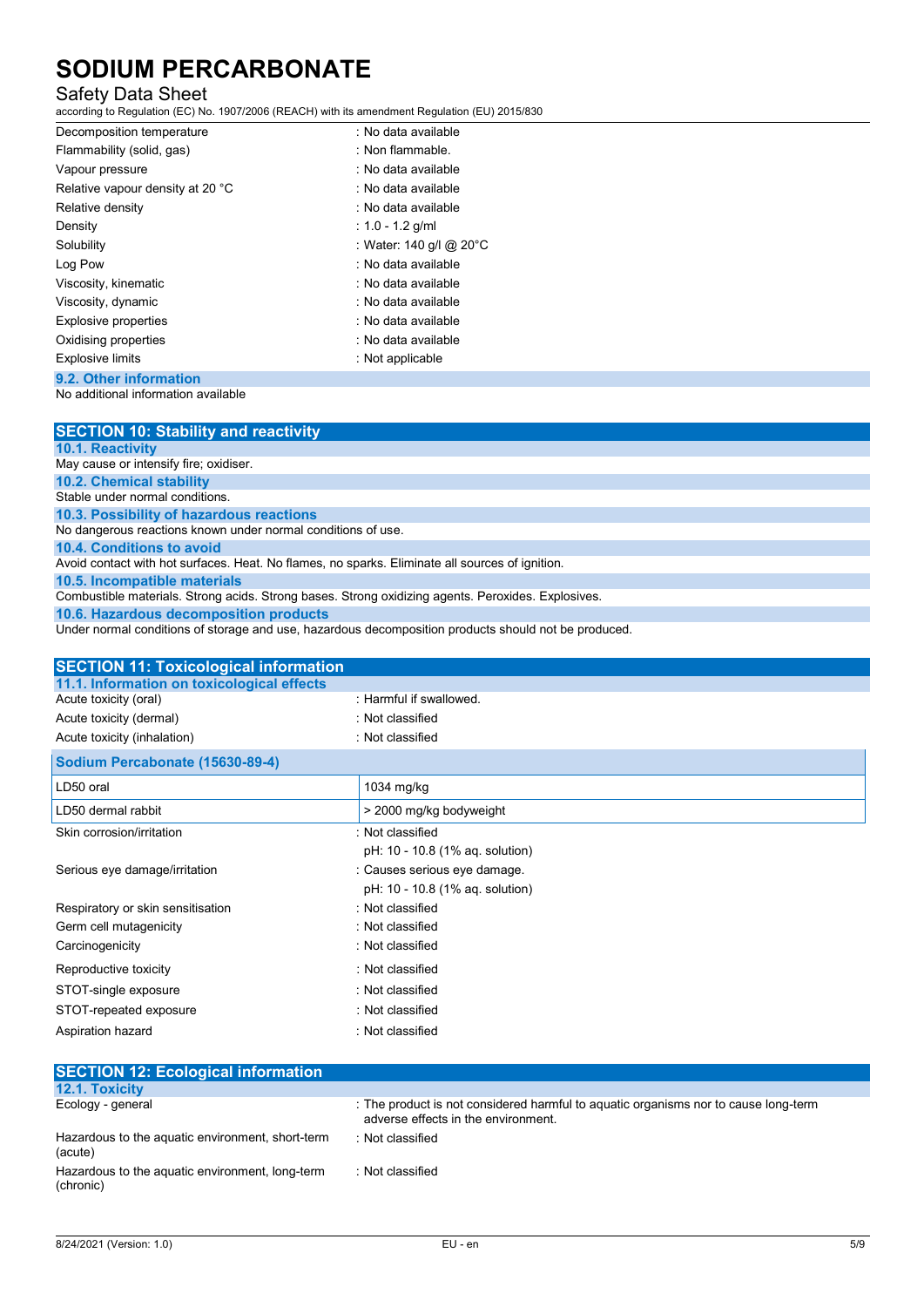## Safety Data Sheet

according to Regulation (EC) No. 1907/2006 (REACH) with its amendment Regulation (EU) 2015/830

| Sodium Percabonate (15630-89-4)                                            |            |  |
|----------------------------------------------------------------------------|------------|--|
| LC50 fish 1                                                                | 70.7 mg/l  |  |
| EC50 Daphnia 1                                                             | $4.9$ mg/l |  |
| 12.2. Persistence and degradability<br>No additional information available |            |  |
| 12.3. Bioaccumulative potential                                            |            |  |
| No additional information available                                        |            |  |
| 12.4. Mobility in soil                                                     |            |  |
| No additional information available                                        |            |  |
| 12.5. Results of PBT and vPvB assessment                                   |            |  |
| No additional information available                                        |            |  |
| 12.6. Other adverse effects                                                |            |  |
| No additional information available                                        |            |  |

| <b>SECTION 13: Disposal considerations</b> |                                                                                                                                                                                                                                                                                       |
|--------------------------------------------|---------------------------------------------------------------------------------------------------------------------------------------------------------------------------------------------------------------------------------------------------------------------------------------|
| 13.1. Waste treatment methods              |                                                                                                                                                                                                                                                                                       |
| Regional legislation (waste)               | : Disposal must be done according to official regulations. Waste Management Regulation<br>published in the Official Journal numbered 29314 on April 2, 2015. Regulation on<br>Incineration of Waste Materials published in the Official Journal numbered 27721 on<br>October 6, 2010. |
| Waste treatment methods                    | : Dispose of contents/container in accordance with licensed collector's sorting instructions.<br>Do not remove as household garbage.                                                                                                                                                  |
| Sewage disposal recommendations            | : Disposal must be done according to official regulations.                                                                                                                                                                                                                            |
| Additional information                     | : Empty containers should be taken for recycling, recovery or waste in accordance with local<br>regulation.                                                                                                                                                                           |

| <b>SECTION 14: Transport information</b>                             |                                                               |                                                    |                                                              |                                                       |
|----------------------------------------------------------------------|---------------------------------------------------------------|----------------------------------------------------|--------------------------------------------------------------|-------------------------------------------------------|
| In accordance with ADR / RID / IMDG / IATA / ADN                     |                                                               |                                                    |                                                              |                                                       |
| <b>ADR</b>                                                           | <b>IMDG</b>                                                   | <b>IATA</b>                                        | <b>ADN</b>                                                   | <b>RID</b>                                            |
| 14.1. UN number                                                      |                                                               |                                                    |                                                              |                                                       |
| <b>UN 3378</b>                                                       | <b>UN 3378</b>                                                | <b>UN 3378</b>                                     | <b>UN 3378</b>                                               | <b>UN 3378</b>                                        |
| 14.2. UN proper shipping name                                        |                                                               |                                                    |                                                              |                                                       |
| SODIUM CARBONATE<br>PEROXYHYDRATE                                    | SODIUM CARBONATE<br>PEROXYHYDRATE                             | Sodium carbonate<br>peroxyhydrate                  | SODIUM CARBONATE<br>PEROXYHYDRATE                            | SODIUM CARBONATE<br>PEROXYHYDRATE                     |
| <b>Transport document description</b>                                |                                                               |                                                    |                                                              |                                                       |
| UN 3378 SODIUM<br><b>CARBONATE</b><br>PEROXYHYDRATE, 5.1, II,<br>(E) | UN 3378 SODIUM<br><b>CARBONATE</b><br>PEROXYHYDRATE, 5.1, II  | UN 3378 Sodium carbonate<br>peroxyhydrate, 5.1, II | UN 3378 SODIUM<br><b>CARBONATE</b><br>PEROXYHYDRATE, 5.1, II | UN 3378 SODIUM<br>CARBONATE<br>PEROXYHYDRATE, 5.1, II |
| 14.3. Transport hazard class(es)                                     |                                                               |                                                    |                                                              |                                                       |
| 5.1                                                                  | 5.1                                                           | 5.1                                                | 5.1                                                          | 5.1                                                   |
|                                                                      |                                                               |                                                    |                                                              |                                                       |
| 14.4. Packing group                                                  |                                                               |                                                    |                                                              |                                                       |
| $\mathbf{H}$                                                         | $\mathbf{H}$                                                  | $\mathbf{I}$                                       | $\mathbf{H}$                                                 | $\mathsf{II}$                                         |
| <b>14.5. Environmental hazards</b>                                   |                                                               |                                                    |                                                              |                                                       |
| Dangerous for the<br>environment : No                                | Dangerous for the<br>environment: No<br>Marine pollutant : No | Dangerous for the<br>environment : No              | Dangerous for the<br>environment : No                        | Dangerous for the<br>environment : No                 |
| No supplementary information available                               |                                                               |                                                    |                                                              |                                                       |
| 14.6. Special precautions for user                                   |                                                               |                                                    |                                                              |                                                       |
| <b>Overland transport</b>                                            |                                                               |                                                    |                                                              |                                                       |
| Classification code (ADR)                                            | $:$ O <sub>2</sub>                                            |                                                    |                                                              |                                                       |
| Limited quantities (ADR)                                             | : 1kg                                                         |                                                    |                                                              |                                                       |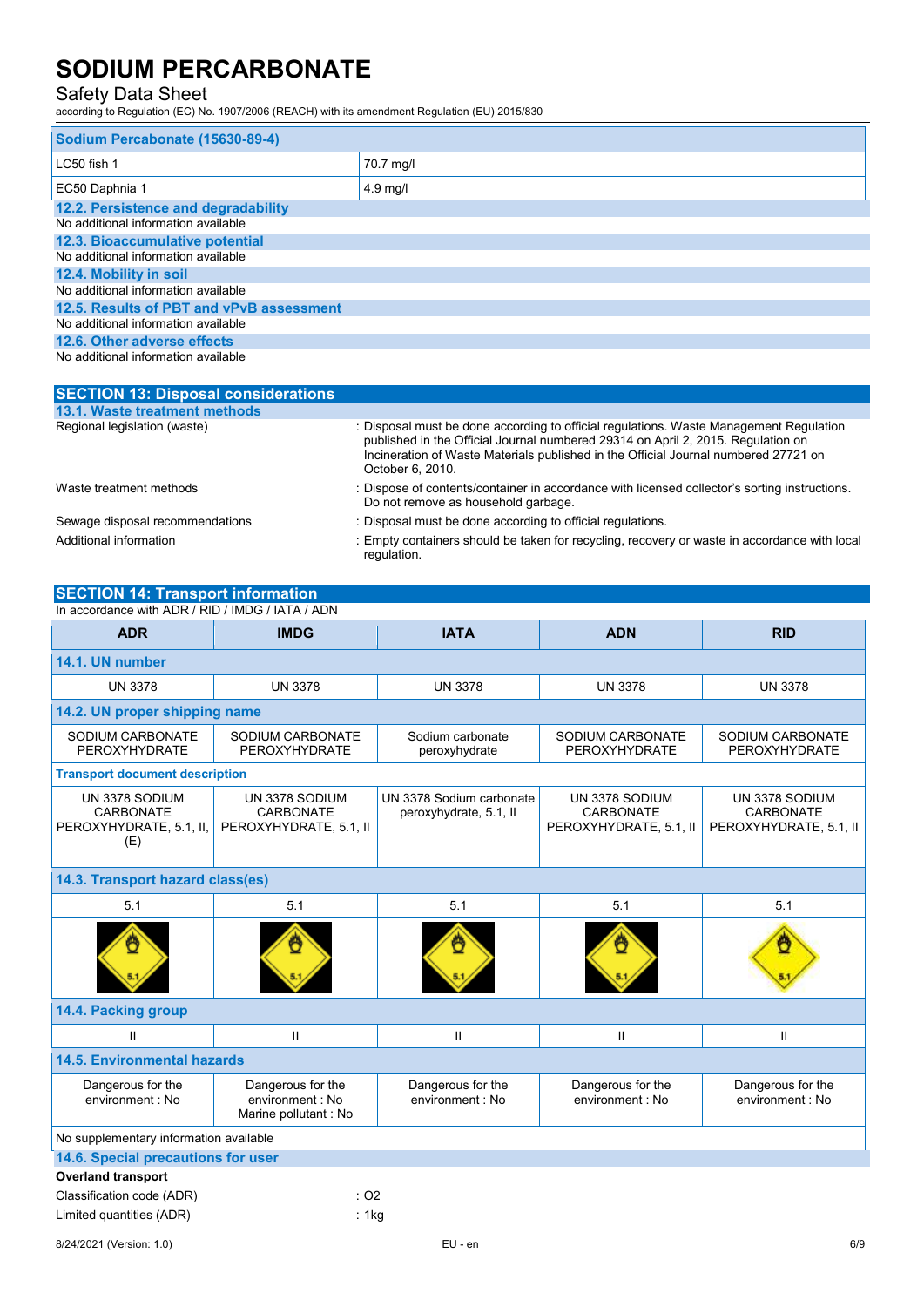## Safety Data Sheet

according to Regulation (EC) No. 1907/2006 (REACH) with its amendment Regulation (EU) 2015/830

> ignited. Decomposes in contact with water and acids, forming hydrogen peroxide. Risk of decomposition when exposed to continuous heat (exothermic decomposition ≥ 60°C). When involved in a fire or exposed to high temperatures, it may decompose yielding oxygen and steam. Irritating to eyes, skin and mucous membranes. Harmful if swallowed.

| Excepted quantities (ADR)                                                  | E2                   |
|----------------------------------------------------------------------------|----------------------|
| Packing instructions (ADR)                                                 | : P002, IBC08        |
| Special packing provisions (ADR)                                           | $\cdot$ R4           |
| Mixed packing provisions (ADR)                                             | : MP10               |
| Portable tank and bulk container instructions<br>(ADR)                     | : T3, BK1, BK2       |
| Portable tank and bulk container special provisions<br>(ADR)               | :TP33                |
| Tank code (ADR)                                                            | : SGAV               |
| Tank special provisions (ADR)                                              | : TUS                |
| Vehicle for tank carriage                                                  | : AT                 |
| Transport category (ADR)                                                   | : 2                  |
| Special provisions for carriage - Packages (ADR)                           | : V11                |
| Special provisions for carriage - Bulk (ADR)                               | : VC1, VC2, AP6, AP7 |
| Special provisions for carriage - Loading,<br>unloading and handling (ADR) | CV24                 |
| Hazard identification number (Kemler No.)                                  | : 50                 |
| Orange plates                                                              | 50<br>3378           |
| Tunnel restriction code (ADR)                                              | : E                  |
| <b>Transport by sea</b>                                                    |                      |
| Packing instructions (IMDG)                                                | : P <sub>002</sub>   |
| IBC packing instructions (IMDG)                                            | : IBC08              |

| <b>FACKING INSURGIOUS (INICO)</b>  | . FUUZ                                                                                      |
|------------------------------------|---------------------------------------------------------------------------------------------|
| IBC packing instructions (IMDG)    | : IBC08                                                                                     |
| IBC special provisions (IMDG)      | : B4, B21                                                                                   |
| Tank instructions (IMDG)           | $:$ T3, BK2                                                                                 |
| Tank special provisions (IMDG)     | : TP33                                                                                      |
| EmS-No. (Fire)                     | : F-A                                                                                       |
| EmS-No. (Spillage)                 | $\cdot$ S-Q                                                                                 |
| Stowage category (IMDG)            | : A                                                                                         |
| Stowage and handling (IMDG)        | : SW1. H1                                                                                   |
| Segregation (IMDG)                 | : SG59                                                                                      |
| Properties and observations (IMDG) | : White crystals or powder. Soluble in water Mixtures with combustible material are readily |
|                                    |                                                                                             |

### **Air transport**

| PCA Excepted quantities (IATA)               | E2            |
|----------------------------------------------|---------------|
| PCA Limited quantities (IATA)                | : Y544        |
| PCA limited quantity max net quantity (IATA) | $: 2.5$ kg    |
| PCA packing instructions (IATA)              | : 558         |
| PCA max net quantity (IATA)                  | : 5kg         |
| CAO packing instructions (IATA)              | :562          |
| CAO max net quantity (IATA)                  | : 25kg        |
| Special provisions (IATA)                    | : A803        |
| ERG code (IATA)                              | : 5L          |
| Inland waterway transport                    |               |
| Classification code (ADN)                    | : O2          |
| Limited quantities (ADN)                     | : 1 kg        |
| Excepted quantities (ADN)                    | E2            |
| Equipment required (ADN)                     | $:$ PP        |
| Number of blue cones/lights (ADN)            | : 0           |
| <b>Rail transport</b>                        |               |
| Classification code (RID)                    | : O2          |
| Limited quantities (RID)                     | : 1kg         |
| Excepted quantities (RID)                    | E2            |
| Packing instructions (RID)                   | : P002, IBC08 |
|                                              |               |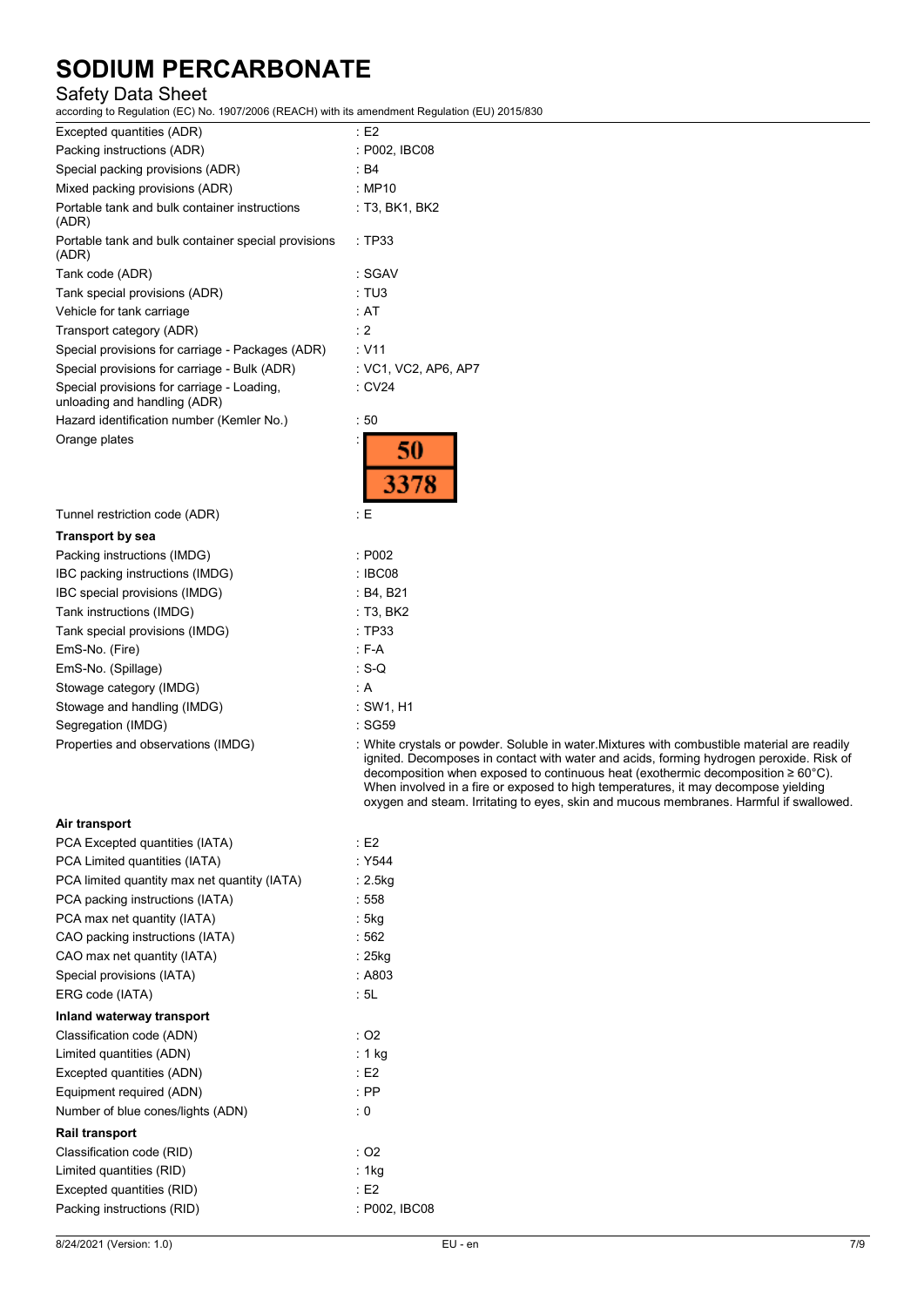## Safety Data Sheet

according to Regulation (EC) No. 1907/2006 (REACH) with its amendment Regulation (EU) 2015/830

| Special packing provisions (RID)                                                           | : B4                 |
|--------------------------------------------------------------------------------------------|----------------------|
| Mixed packing provisions (RID)                                                             | : MP10               |
| Portable tank and bulk container instructions (RID)                                        | : T3, BK1, BK2       |
| Portable tank and bulk container special provisions<br>(RID)                               | :TP33                |
| Tank codes for RID tanks (RID)                                                             | : SGAV               |
| Special provisions for RID tanks (RID)                                                     | : TUS                |
| Transport category (RID)                                                                   | : 2                  |
| Special provisions for carriage – Packages (RID)                                           | : W11                |
| Special provisions for carriage – Bulk (RID)                                               | : VC1, VC2, AP6, AP7 |
| Special provisions for carriage - Loading,<br>unloading and handling (RID)                 | : CW24               |
| Colis express (express parcels) (RID)                                                      | $:$ CE10             |
| Hazard identification number (RID)                                                         | : 50                 |
| 14.7. Transport in bulk according to Annex II of Marpol and the IBC Code<br>Not applicable |                      |

Not applicable

## **SECTION 15: Regulatory information**

**15.1. Safety, health and environmental regulations/legislation specific for the substance or mixture**

### **15.1.1. EU-Regulations**

No REACH Annex XVII restrictions

SODIUM PERCARBONATE is not on the REACH Candidate List

SODIUM PERCARBONATE is not on the REACH Annex XIV List

SODIUM PERCARBONATE is not subject to Regulation (EU) No 649/2012 of the European Parliament and of the Council of 4 july 2012 concerning the export and import of hazardous chemicals.

SODIUM PERCARBONATE is not subject to Regulation (EU) No 2019/1021 of the European Parliament and of the Council of 20 June 2019 on persistent organic pollutants

### **15.1.2. National regulations**

### **Germany**

12th Ordinance Implementing the Federal Immission Control Act - 12.BImSchV : Is not subject of the 12. BlmSchV (Hazardous Incident Ordinance)

**15.2. Chemical safety assessment**

No chemical safety assessment has been carried out

### **SECTION 16: Other information**

| <b>Abbreviations and acronyms:</b> |                                                                                                 |
|------------------------------------|-------------------------------------------------------------------------------------------------|
| <b>ADN</b>                         | European Agreement concerning the International Carriage of Dangerous Goods by Inland Waterways |
| <b>ADR</b>                         | European Agreement concerning the International Carriage of Dangerous Goods by Road             |
| <b>ATE</b>                         | <b>Acute Toxicity Estimate</b>                                                                  |
| <b>BCF</b>                         | <b>Bioconcentration factor</b>                                                                  |
| <b>DMEL</b>                        | Derived Minimal Effect level                                                                    |
| <b>DNEL</b>                        | Derived-No Effect Level                                                                         |
| <b>EC50</b>                        | Median effective concentration                                                                  |
| <b>IARC</b>                        | International Agency for Research on Cancer                                                     |
| <b>IATA</b>                        | International Air Transport Association                                                         |
| <b>IMDG</b>                        | International Maritime Dangerous Goods                                                          |
| LC50                               | Median lethal concentration                                                                     |
| LD <sub>50</sub>                   | Median lethal dose                                                                              |
| LOAEL                              | Lowest Observed Adverse Effect Level                                                            |
| <b>NOAEC</b>                       | No-Observed Adverse Effect Concentration                                                        |
| <b>NOAEL</b>                       | No-Observed Adverse Effect Level                                                                |
| <b>NOEC</b>                        | No-Observed Effect Concentration                                                                |
| OECD                               | Organisation for Economic Co-operation and Development                                          |